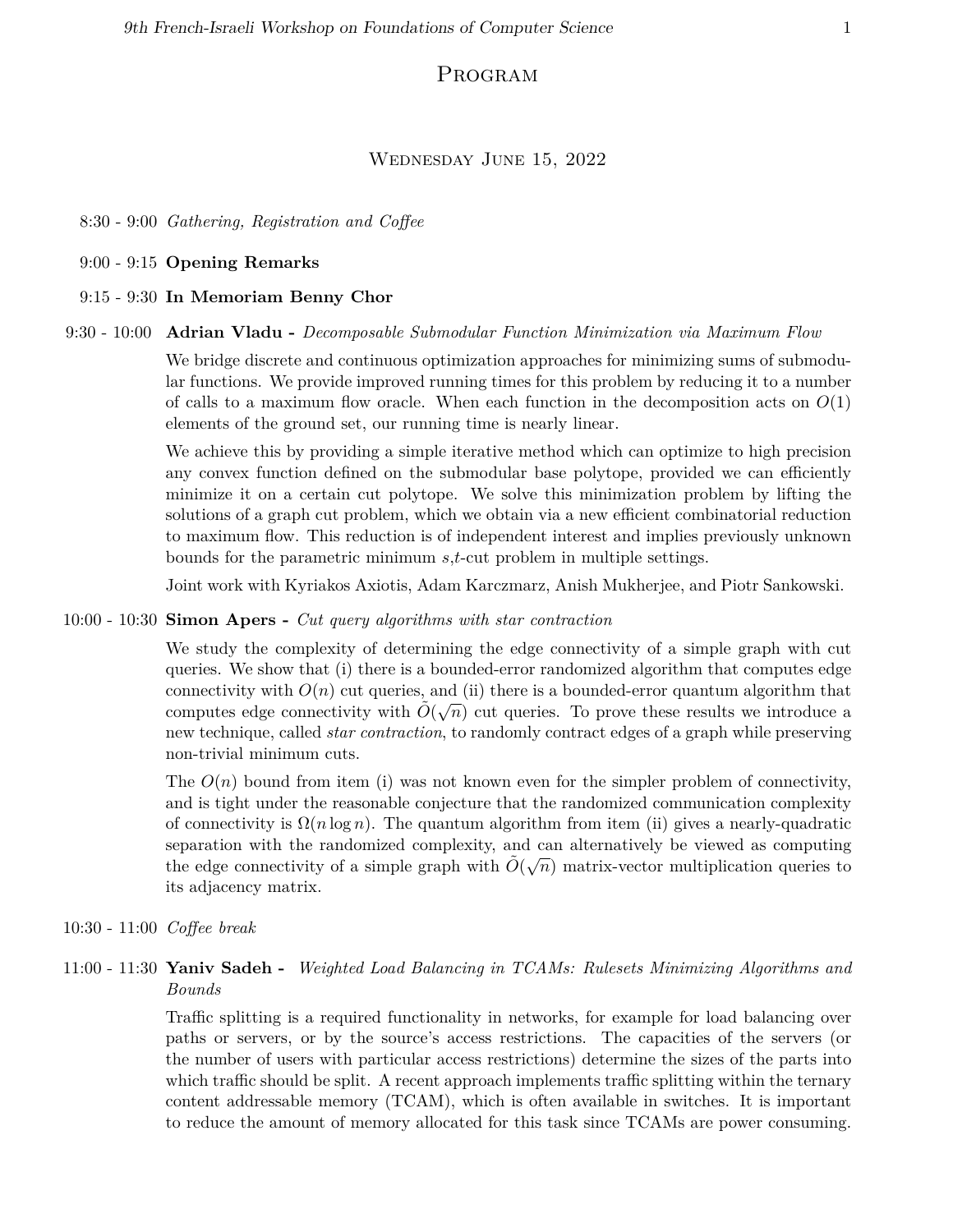# 11:30 - 12:00 **Gregory Kucherov -** *Count-Min sketch: some new results*

Count-Min sketch is a hash-based data structure to represent a dynamically changing associative array of counters. We analyse the counting version of Count-Min under a stronger update rule known as conservative update, assuming the uniform distribution of input keys. We show that the accuracy of conservative update strategy undergoes a phase transition, depending on the number of distinct keys in the input as a fraction of the size of the Count-Min array. We prove that below the threshold, the relative error is asymptotically *o*(1) (as opposed to the regular Count-Min strategy), whereas above the threshold, the relative error is  $\Theta(1)$ . The threshold corresponds to the peelability threshold of random k-uniform hypergraphs. We demonstrate that even for small number of keys, peelability of the underlying hypergraph is a crucial property to ensure the *o*(1) error.

### 12:00 - 13:30 **Guy Even -** *An Extendable Data Structure for Incremental Stable Perfect Hashing*

We consider the problem of dynamically assigning *n<sup>t</sup>* elements unique *hashcodes* in the range  $[(1 + o(1))n_t]$ . This problem is known as *perfect hashing* and is considered a fundamental building block in the design of more involved data structures.

The challenge we address is that of designing a data structure that meets several, seemingly opposing, requirements: (1) the range and the space of the data structure must be, at all times, proportional to the current cardinality *n<sup>t</sup>* of the input set, and

(2) the hashcodes must be stable while an element is continuously in the set.

A simple argument shows that these two desiderata are impossible to achieve when arbitrary deletions and insertions are allowed.

In this paper, we show that one can achieve these requirements when only insertions occur and, more generally, when the hashcode range and the space are allowed to grow as a function of the maximum cardinality of the set until time *t*. The data structure executes all operations in worst case constant time with high probability and requires space that is within a constant factor of the lower bound.

Applications include: (1) A hash table design that does not need to move elements as its size grows.

(2) A compact dynamic dictionary with constant time operations requiring only  $O(\log \log n)$ bits per element above the lower bound. This construction applies both to the extendable and non-extendable settings.

Joint work with Ioana Bercea. Accepted to STOC 2022.

## 12:30 - 14:00 *Lunch*

# 14:00 - 14:30 **Yishay Mansour -** *Cooperation and delay in reinforcement learning*

Much of the research in reinforcement learning focuses on single strategic agent optimizing its long term payoff. In this talk we will explore the possibilities of multiple agents to collaborate and improve their individual performance. We will also explore a related issue of delay when agent observe the outcomes with some delay, which is related to the communication between the agents. In this talk I will outline this research direction and focus on a few recent results both on cooperation and delay.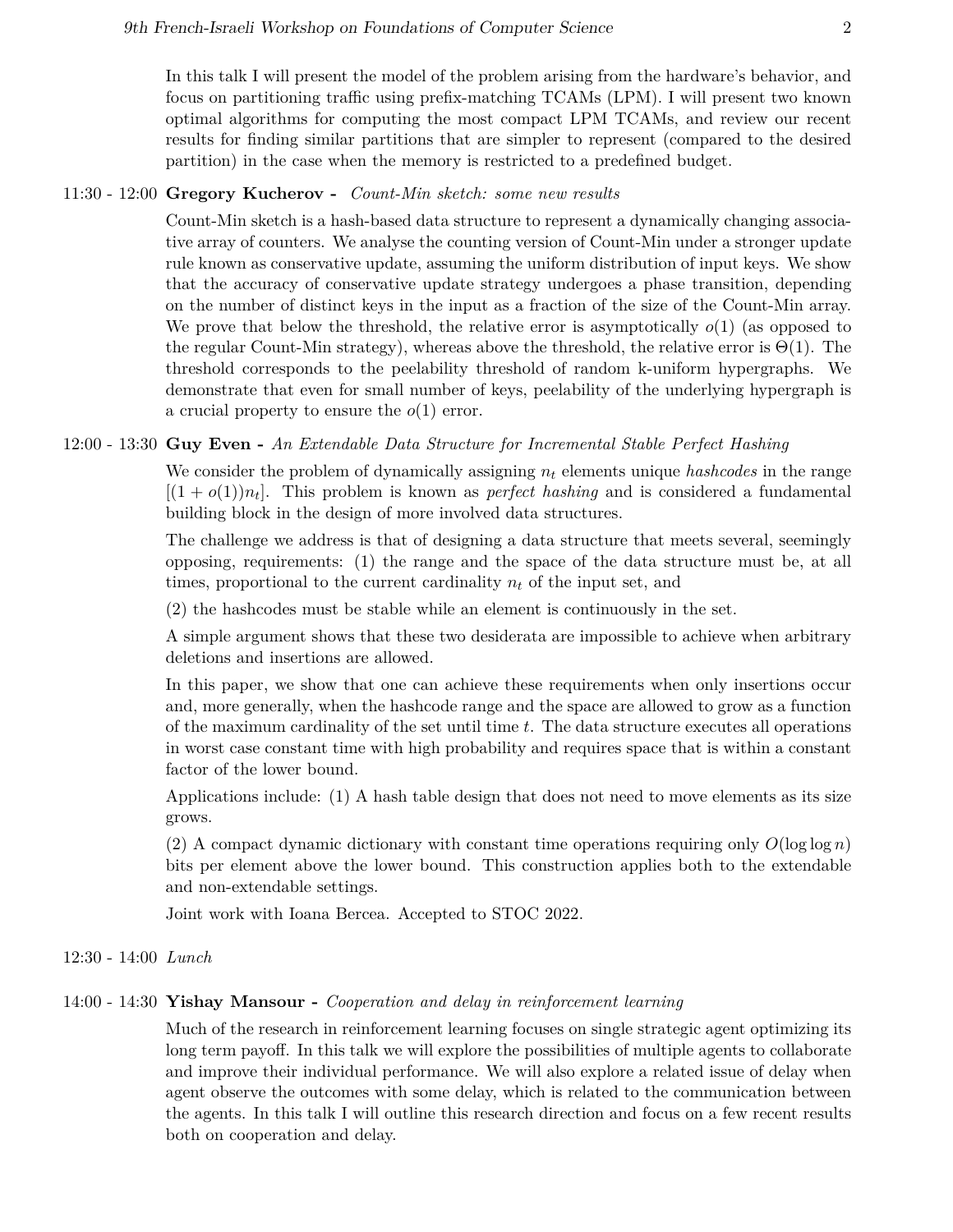#### 14:30 - 15:00 **Rotem Oshman -** *Massively Parallel Computing in a Heterogenous Memory Regime*

Massively-parallel graph algorithms have received extensive attention over the past decade, with research focusing on three memory regimes for the machines: the superlinear regime, where each machine has  $n^{1+\gamma}$  memory for some  $\gamma < 1$ ; the near-linear regime, with memory  $O(npolylog(n))$ ; and the sublinear regime, with memory  $O(n^{1-\gamma})$ . The sublinear regime is the most desirable in practice, but some conditional hardness results point towards its limitations.

In this work we study a *heterogeneous* model, in which the memory size of the machines varies. We focus our attention on the heterogeneous setting created by adding a single near-linear machine to the sublinear MPC model, and show that even a single large machine suffices to circumvent most of the conditional hardness results for the sublinear regime. Specifically, in this setting, for graphs with *n* vertices and *m* edges, we give:

- **–** an MST algorithm that runs in *O*(log log(*m/n*)) rounds;
- $-$  an algorithm that constructs an  $O(k)$ -spanner of size  $O(n^{1+1/k})$  in  $O(1)$  rounds; and
- $-$  a maximal-matching algorithm that runs in  $O(\sqrt{\log(m/n)} \log \log(m/n))$  rounds.

We also point out that the best known near-linear MPC algorithms for several other graph problems which are conjectured to be hard in the sublinear regime (minimum cut, maximal independent set, and vertex coloring) can easily be transformed to work in the heterogeneous MPC model with a single near-linear machine, while retaining their original round complexity in the near-linear regime. If the large machine is allowed to have *superlinear* memory, all of the problems above can be solved in  $O(1)$  rounds.

### 15:00 - 15:30 **Robi Krauthgamer -** *Streaming Algorithms for Geometric Steiner Forest*

I will discuss the Steiner forest problem in the Euclidean plane, where the input is a multiset of points, partitioned into *k* color classes, and the goal is to find a minimum-cost Euclidean graph *G* such that every color class is connected. We study this problem in dynamic streams, where the input is provided by a stream of insertions and deletions of colored points from the discrete grid  $[\Delta]^2$ .

Our main result is a single-pass streaming algorithm that uses  $poly(k \log \Delta)$  space and time, and estimates the cost of an optimal Steiner forest solution within ratio arbitrarily close to the famous Euclidean Steiner ratio  $\alpha_2$  (currently 1.1547  $\leq \alpha_2 \leq 1.214$ ). Our approach relies on a novel combination of streaming techniques, like sampling and linear sketching, with the classical dynamic-programming framework for geometric optimization problems, which usually requires large memory and has so far not been applied in the streaming setting.

Time permitting, I will also discuss possible directions for future work.

Joint work with Artur Czumaj, Shaofeng H.-C. Jiang, and Pavel Vesely.

# 15:30 - 16:00 **Ami Paz -** *Beyond Worst-Case Analysis of Dynamic Networks*

Smoothed analysis is a framework suggested for mediating gaps between worst-case and average-case complexities. In the case of dynamic networks, this technique aims to explain the gaps between real-world networks that function well despite being dynamic, and the strong theoretical lower bounds for arbitrary networks. In this talk, I will present our recent applications of smoothed analysis to dynamic networks. Our work studies different models of adversarial behaviour, and concerns problems such as information propagation and load balancing.

Based on joint works with Seth Gilbert, Uri Meir, and Gregory Schwartzman.

16:00 - 16:30 *Coffee break*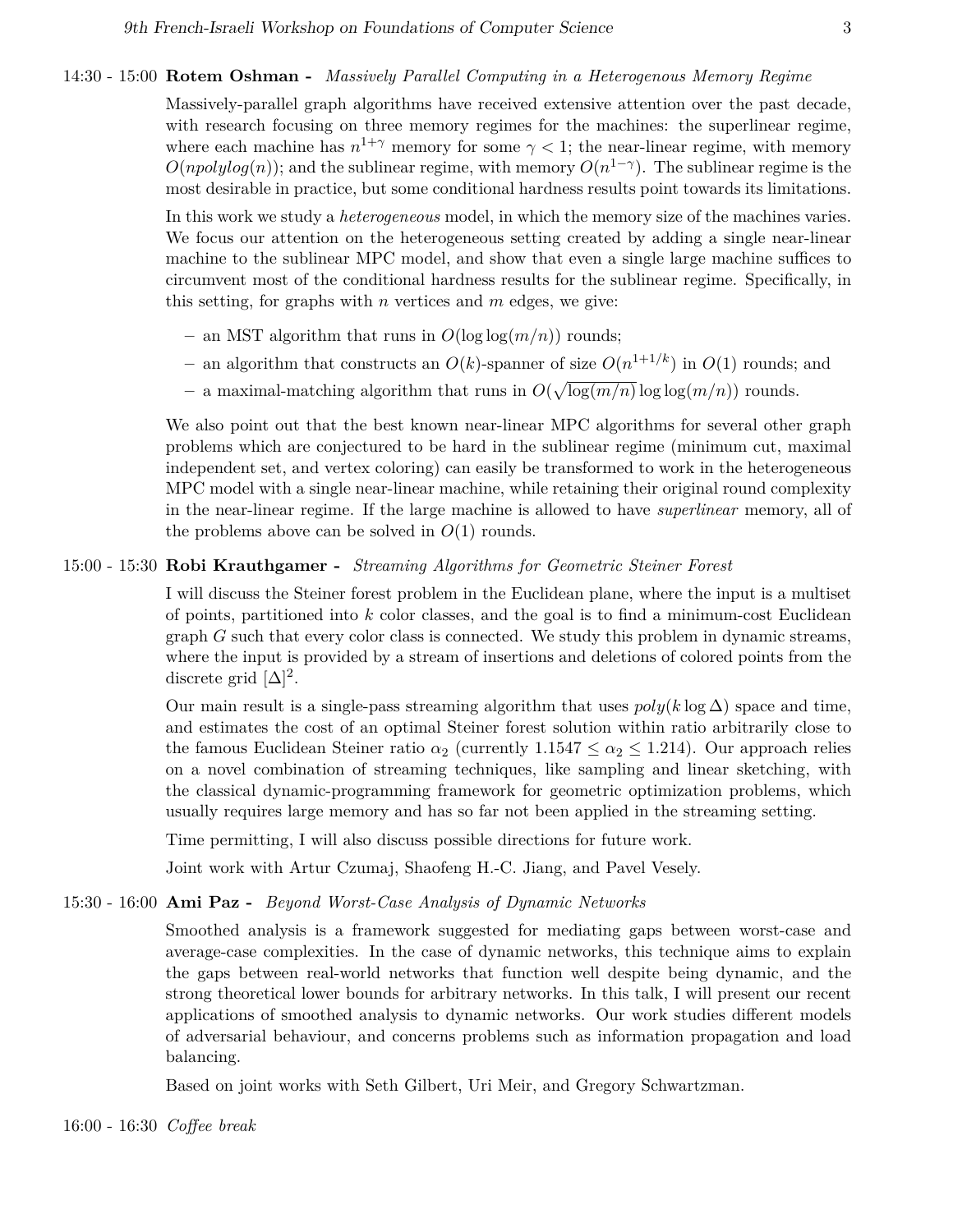# 16:30 - 17:00 **Sophie Laplante -** *Certificate games*

Consider the following two-player game for a Boolean function. The players are given inputs with different function values and are asked to output some index *i* such that  $x_i \neq y_i$ . (This is the well-known Karchmer Wigderson relation.) We study the setting where the players cannot communicate. We define Certificate Game complexity *CG*(*f*) to be the multiplicative inverse of the probability of winning this game, for the best strategy, in the worst case.

Certificate game complexity, in its public-coin, shared entanglement, and non-signaling variants, all sit between certificate complexity  $C(f)$  and randomized query complexity  $R(f)$ , above, and (fractional) block sensitivity, below. For total functions, these measures are all polynomially related, but we show an exponential separation between *R* and *CG* in the public coin model, for a partial function.

The Tribes (AND composed with OR) function illustrates the power of shared randomness, giving a quadratic separation between the private coin and public coin variants of the certificate games. This also separates *R* and the public coin variant.

The quantum measure highlights an interesting and surprising difference between classical and quantum query models. Whereas the public coin certificate game complexity is bounded from above by randomized query complexity, the quantum certificate game complexity can be quadratically larger than quantum query complexity (for the OR function). This says that it can be quadratically easier to solve the OR function than it is for two players with inputs with different function values to identify a specific query where their computations diverge. The proof uses non-signaling, a property from quantum information that holds for all strategies with shared entanglement.

This is joint work with Sourav Chakraborty, Anna Gal, Rajat Mittal and Anupa Sunny.

## 17:00 - 17:30 **Pierre Meyer -** *Sublinear Secure Computation from New Assumptions*

Secure computation enables mutually distrusting parties to jointly compute a function on their secret inputs, while revealing nothing beyond the function output. A long-running challenge is understanding the required communication complexity of such protocols—in particular, when communication can be *sublinear* in the circuit representation size of the desired function. For certain functions, such as Private Information Retrieval (PIR), this question extends to even sublinearity in the input size.

We develop new techniques expanding the set of computational assumptions for sublinear communication in both settings:

**– Circuit size.** We present sublinear-communication protocols for secure evaluation of general layered circuits, given any 2-round rate-1 batch oblivious transfer (OT) protocol with a particular "decomposability" property. In particular, this condition can be shown to hold for the recent batch OT protocols of (Brakerski et al. Eurocrypt 2022), in turn yielding a new sublinear secure computation feasibility: from Quadratic Residuosity (QR) together with polynomial-noise-rate Learning Parity with Noise (LPN).

Our approach constitutes a departure from existing paths toward sublinear secure computation, all based on fully homomorphic encryption or homomorphic secret sharing.

**– Input size.** We construct single-server PIR based on the Computational Diffie-Hellman (CDH) assumption, with *polylogarithmic* communication in the database input size *n*. Previous constructions from CDH required communication  $\Omega(n)$ . In hindsight, our construction comprises of a relatively simple combination of existing tools from the literature.

In this talk, we focus on the first setting.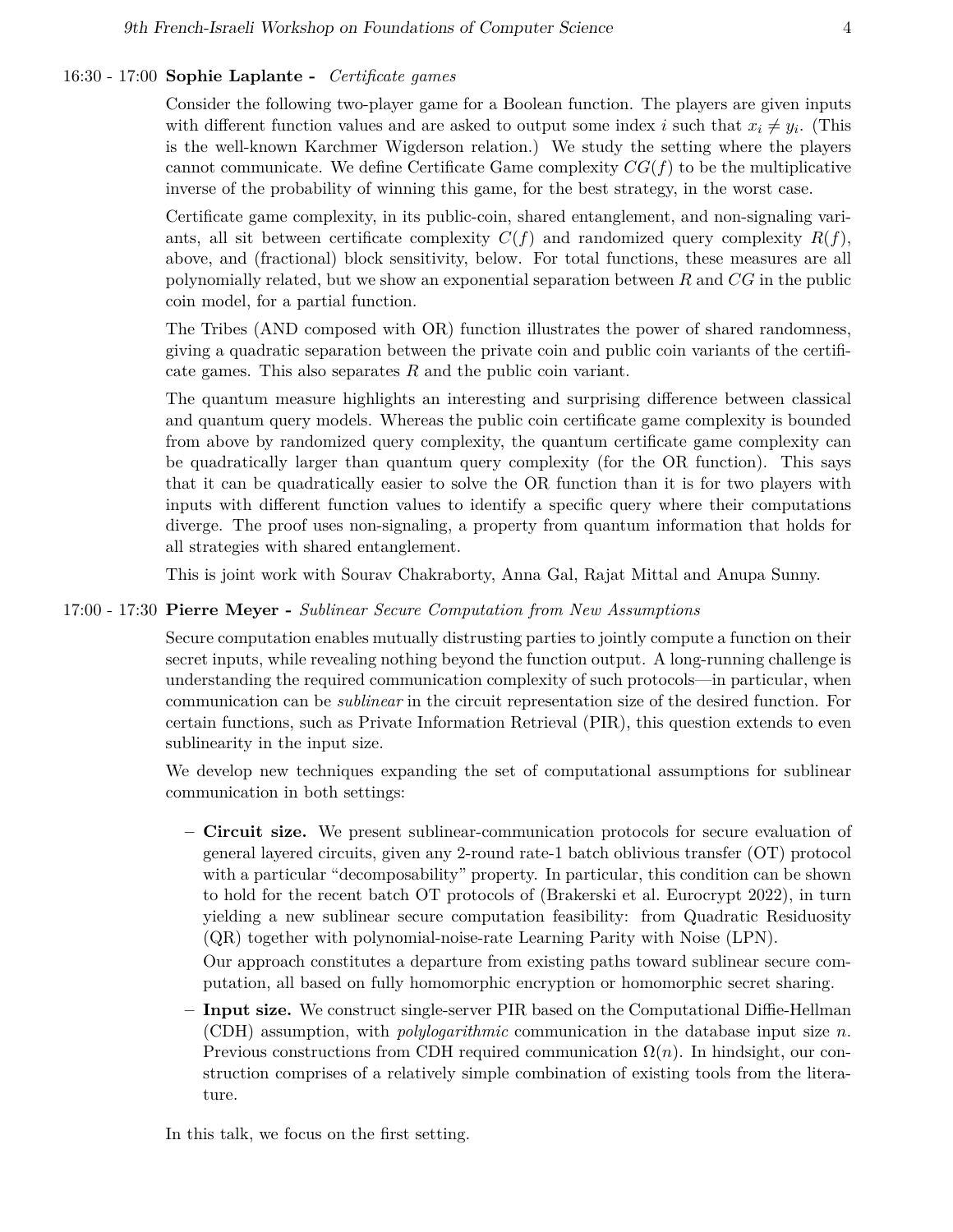## 17:30 - 18:00 **Benny Applebaum -** *Secret Sharing, Slice Formulas, and Monotone Real Circuits*

Suppose that you wish to compute an arbitrary monotone boolean function *f* over *n*-bit inputs by a formula *F* over "slice gates" of arbitrary fan-in. Here a *k*-slice gate takes arbitrary values on inputs of Hamming weight *k*, rejects lighter inputs, and accepts heavier inputs. How small can the formula  $F$  be? Is it possible to beat the naive  $2^n$  size? Can we achieve a subexponential size of  $2^{n^{1-\epsilon}}$ ? We relate this question to recent advances in general secret-sharing schemes and to problems in the domain of Real Communication Complexity. By using these connections, we prove that every monotone function can be computed by a formula over slices of size  $1.5^n$ , and that some functions require a formula of size  $2^{\Omega(n/log^2n)}$ .

Based on joint work with Amos Beimel, Oded Nir, Naty Peter, and Toniann Pitassi.

19:00 - *Social Event*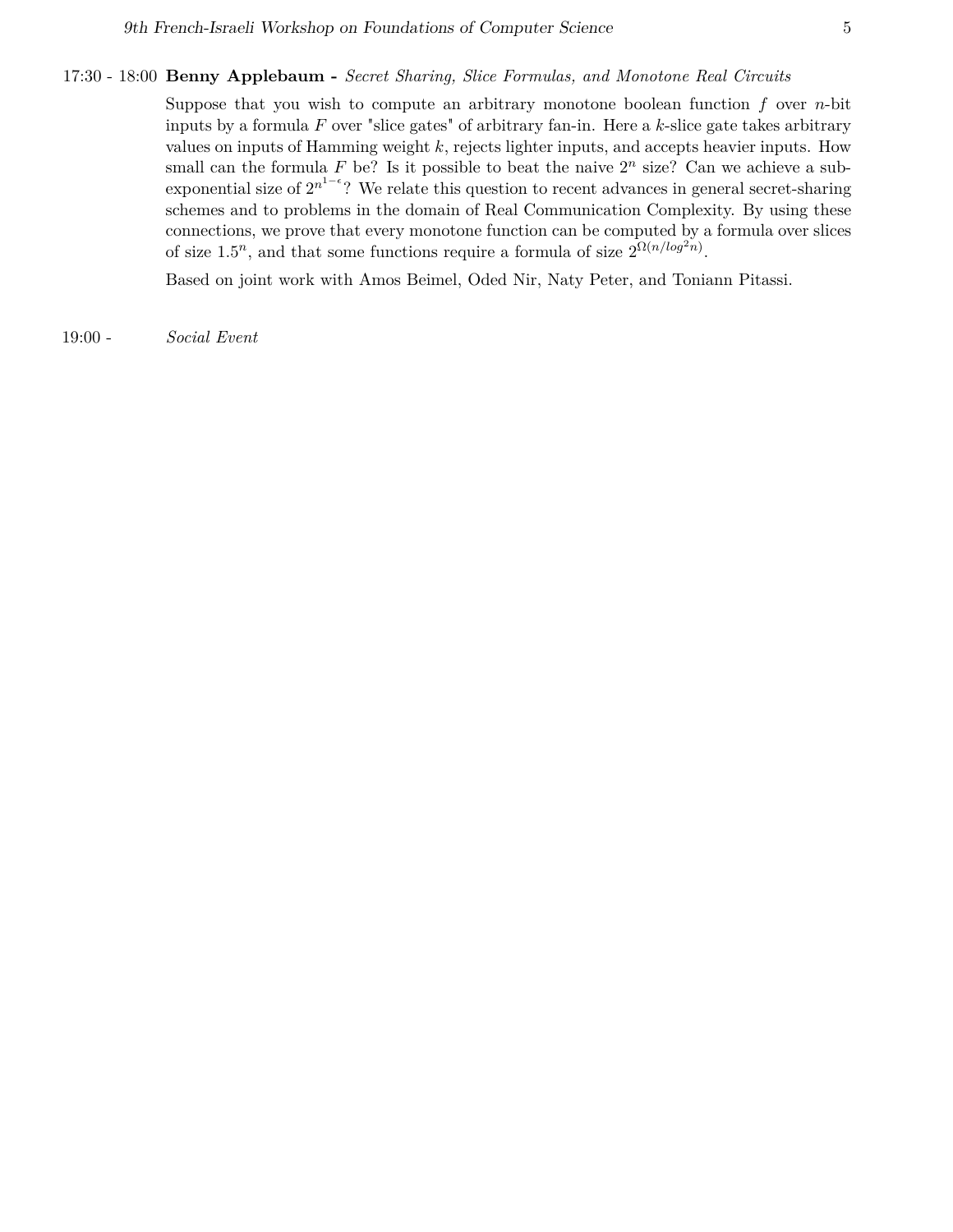# THURSDAY JUNE 16, 2022

### 9:00 - 9:30 **Amos Korman -** *On the Search Efficiency of Common Animal Movement Patterns*

*Lévy walks* are random walk processes whose step length follows a long-tailed power-law distribution. Due to their abundance as movement patterns of biological organisms, significant theoretical efforts have been devoted to identify the foraging circumstances that would make such patterns advantageous [Viswanathan et al. Nature, 1999]. Despite numerous attempts, however, no analytical argument was found indicating that Lévy walks are, in any manner, preferable strategies in higher dimensions than one. In this work, we show that the optimality of inverse-square Lévy walks in two dimensions becomes striking when targets are sparse and unpredictable in size, and when detection is weak. Specifically, we prove that under the *intermittent model*, in which detection is possible between steps, but not while moving ballistically, this strategy optimally finds sparse targets of any size and shape. That is, in a square torus of area *n*, and assuming that the detection radius is normalized to 1, the strategy finds any connected set of diameter *D* in  $O(n/D)$  expected time, whereas  $\Omega(n/D)$  is an unconditional lower bound on the expected time, that holds even when assuming that the shape and size of the target are known. Furthermore, this particular Lévy process stands in stark contrast to any other intermittent Lévy walk, which fails to efficiently find either large targets or small ones. Our results shed new light on the Lévy foraging hypothesis and are thus expected to affect future experiments on animals performingLévy walks.

- This talk is based on a joint work with Brieuc Guinard, which appeared at *Science Advances* in 2021.

# 9:30 - 10:00 **Robin Vacus -** *Early Adapting to Trends: Self-Stabilizing Information Spread using Passive Communication*

How to efficiently and reliably spread information in a system is one of the most fundamental problems in distributed computing as well as in the animal world. Inspired by biological scenarios, we consider the self-stabilizing *bit-dissemination* problem, in the extremely constrained model of *passive communication*. We prove that it can be solved in a number of rounds poly-logarithmic in the number of agents, with high probability. Our proposed protocol has a natural appeal as it is based on letting agents estimate the current tendency direction of the dynamics, and then adapt to the emerging trend.

## 10:00 - 10:30 **Janna Burman -** *Time-Optimal Self-Stabilizing Leader Election in Population Protocols*

We consider the standard population protocol model, where (*a priori*) indistinguishable and anonymous agents interact in pairs according to uniformly random scheduling. The *selfstabilizing leader election* problem requires the protocol to converge on a single leader agent from *any* possible initial configuration. We initiate the study of time complexity of population protocols solving this problem in its original setting: with probability 1, in a complete communication graph. The only previously known protocol by Cai, Izumi, and Wada [Theor. Comput. Syst. 50 runs in expected parallel time  $\Theta(n^2)$  and has the optimal number of *n* states in a population of *n* agents. The existing protocol has the additional property that it becomes silent, i.e., the agents' states eventually stop changing.

Observing that any silent protocol solving self-stabilizing leader election requires  $\Omega(n)$  expected parallel time, we introduce a silent protocol that uses optimal  $O(n)$  parallel time and states. Without any silence constraints, we show that it is possible to solve self-stabilizing leader election in asymptotically optimal expected parallel time of *O*(log *n*), but using at least exponential states (a quasipolynomial number of bits). All of our protocols (and also that of Cai et al.) work by solving the more difficult *ranking* problem: assigning agents the ranks 1*, . . . , n*.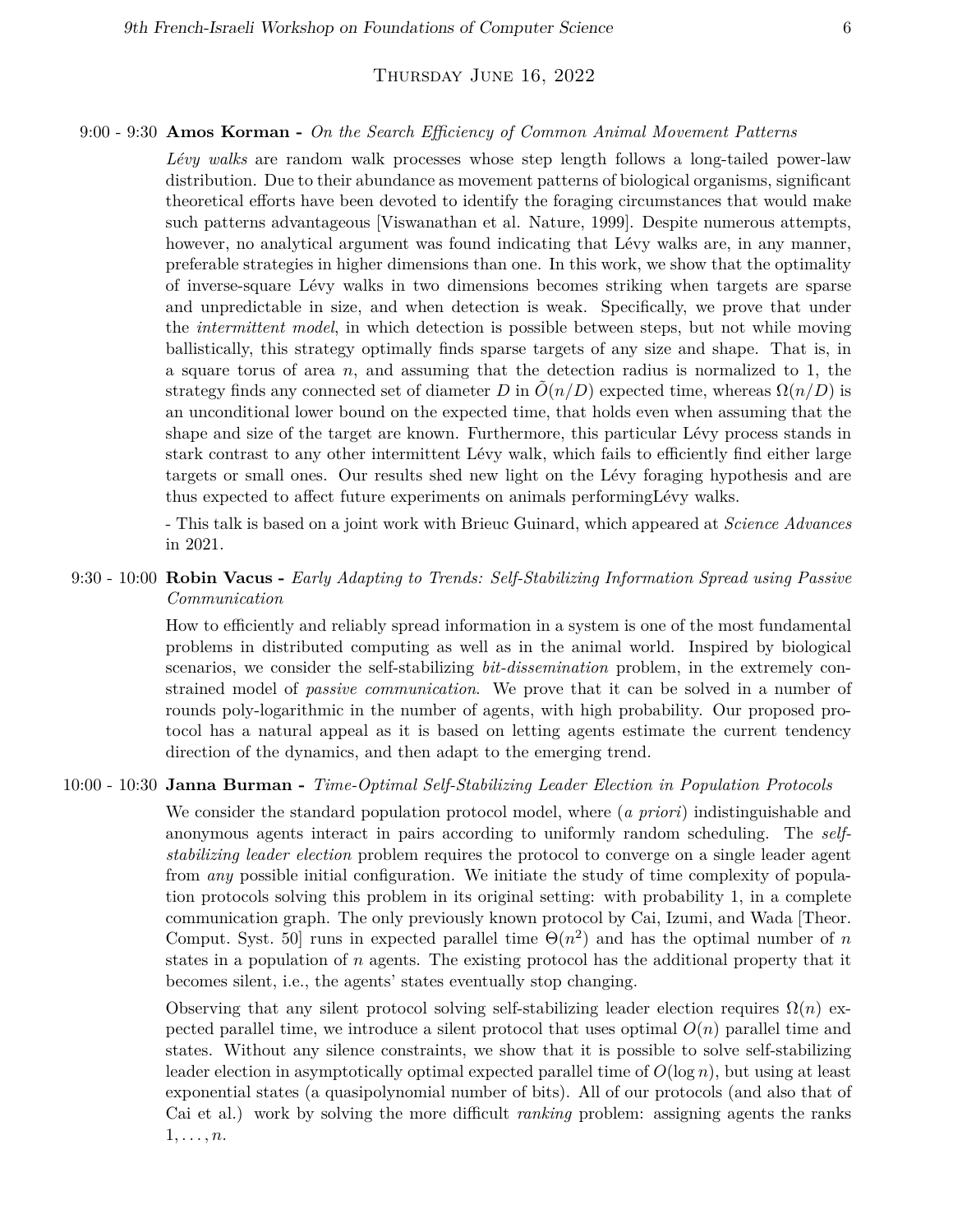### 10:30 - 11:00 *Coffee break*

#### 11:00 - 11:30 **Nati Linial -** *Graphs as geometric objects*

It may seem quite obvious that graphs carry a lot of geometric structure. Don't we learn in algorithm classes how to solve all-pairs-shortest-paths, minimum spanning trees etc.? However, in this talk I will try to impress on you the idea that there is much more to be discovered here. For example: Let  $G = (V, E)$  be a graph and let w be a mapping from E to the positive reals. Let us restrict ourselves to the case where no ties occur and so for every two distinct vertices *u, v* there is a unique *w*-shortest path that connects them (uniqueness holds with probability 1). Let  $w'$  be another set of positive weights on  $E$ . We consider  $w$  and  $w'$ equivalent if they define the same system of shortest paths. Question: Given a graph *G* how many such different equivalence classes can it have at least/at most? Also, we say that a path system on *G* is consistent if it is closed under taking subpaths. Question: Does every consistent path system on *G* come from a function *w* as above? The answer is an emphatic NO.

The new results are from joint work with my student Daniel Cizma.

# 11:30 - 12:00 **Pierre Fraigniaud -** *Distributed Speedup Theorems*

The talk will present the round-reduction technique used for establishing lower bounds in the context of distributed computing in networks, as introduced in the speedup theorem by Brandt [PODC 2019], and used by Balliu et al. [FOCS 2019] for establishing lower bounds for maximal matchings and maximal independent sets in the LOCAL model. Next, the talk will show how to extend the round-reduction technique to other models of distributed computing, and in particular how to establish a speedup theorem in the context of asynchronous distributed shared-memory computing with crash-prone processes.

Joint work with Ami Paz (CNRS) and Sergio Rajsbaum (UNAM).

# 12:00 - 12:30 **Vianney Perchet -** *An algorithmic solution to the Blotto game using multi-marginal couplings*

We describe an efficient algorithm to compute solutions for the general two-player Blotto game on n battlefields with heterogeneous values. While explicit constructions for such solutions have been limited to specific, largely symmetric or homogeneous, setups, this algorithmic resolution covers the most general situation to date: value-asymmetric game with asymmetric budget. The proposed algorithm rests on recent theoretical advances regarding Sinkhorn iterations for matrix and tensor scaling. An important case which had been out of reach of previous attempts is that of heterogeneous but symmetric battlefield values with asymmetric budget. In this case, the Blotto game is constant-sum so optimal solutions exist, and our algorithm samples from an  $\epsilon$ -optimal solution in time  $O(n^2 + \epsilon^{-4})$ , independently of budgets and battlefield values. In the case of asymmetric values where optimal solutions need not exist but Nash equilibria do, our algorithm samples from an  $\epsilon$ -Nash equilibrium with similar complexity but where implicit constants depend on various parameters of the game such as battlefield values.

#### 12:30 - 14:00 *Lunch*

### 14:00 - 14:30 **Uri Feige -** *On maximin fair allocation of indivisible items to three agents*

We consider the allocation of indivisible goods to *n* agents with additive valuation functions, in a setting with no money. A natural fairness requirement is that every agent will get a bundle that she values at least as high as her maximin share (MMS), namely, the value she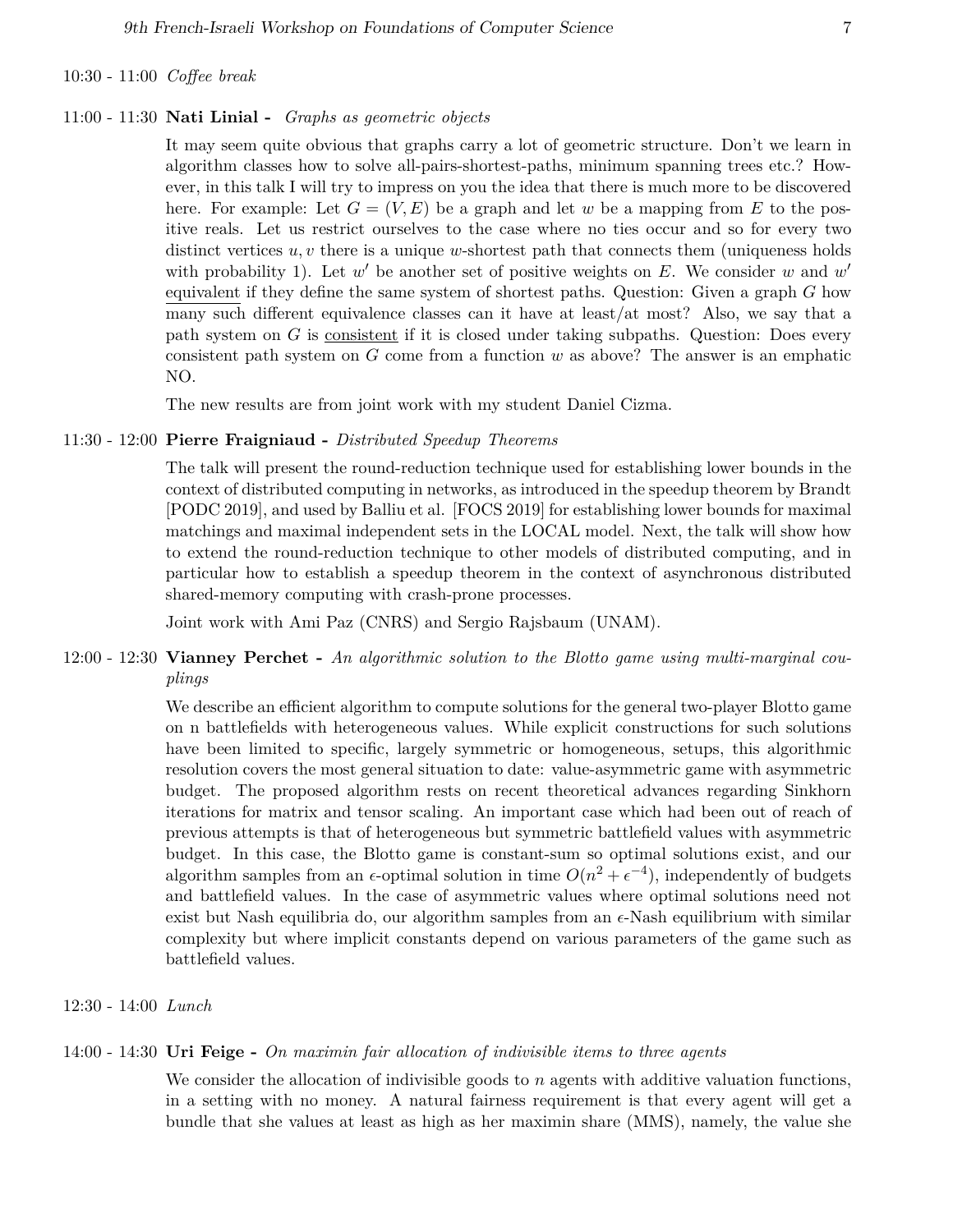could guarantee to herself if she were to partition the items into *n* bundles of her choice, and receive the least valuable of these bundles. Unfortunately, for three or more agents, there are allocation instances in which no MMS allocation exists.

For the case of three agents, we present sufficient conditions for an MMS allocation to exist. We also consider  $\rho_3$ , the largest approximation ratio for which there always is an allocation giving each of the three agents at least a  $\rho_3$  fraction of her MMS. We show that  $11/12 \leq \rho_3 \leq$  $39/40$ , and discuss the prospects of pinning down the exact value of  $\rho_3$ .

Based on joint works with Moshe Babaioff, Alexey Norkin, Ariel Sapir, Laliv Tauber.

### 14:30 - 15:00 **Michal Feldman -** *Prophet and Secretary Online Algorithms for Graph Matching*

A common tension in market scenarios is choosing the right timing to commit to a decision. This tension is captured by the mathematical literature of optimal stopping theory, within two models that have become to be known as the secretary problem and the prophet inequality. In these models, a sequence of originally-unknown values arrive one by one. Upon arrival, the online algorithm observes the value and should decide whether or not to accept it. In secretary settings, the value sequence is arbitrary, but the values arrive in a uniformly random order. In prophet settings, every value is drawn from a known probability distribution, but the arrival order is arbitrary.

In this talk I will shortly review the basic settings of secretary and prophet, and will present extensions to graph matching. These include matching in bipartite graphs with 1-sided vertex arrival and matching in general graphs (with general arrival).

Based on joint work with Tomer Ezra, Nick Gravin and Zhihao Tang.

### 15:00 - 15:30 **Liat Peterfreund -** *Querying incomplete numerical data*

Queries with aggregation and arithmetic operations, as well as incomplete data, are common in real-world databases, but we lack a good understanding of how they should interact. On one hand, systems based on SQL provide ad-hoc rules for numerical nulls, on the other, theoretical research largely concentrates on the standard notions of certain and possible answers which in the presence of numerical attributes and aggregates are often meaningless. In this work, we define a principled compositional framework for databases with numerical nulls and answering queries with arithmetic and aggregations over them. We assume that missing values are given by probability distributions associated with marked nulls which yields a model of probabilistic bag databases. We concentrate on queries that resemble standard SQL with arithmetic and aggregation and show that they are measurable, and that their outputs have a finite representation. Moreover, since the classical forms of answers provide little information in the numerical setting, we look at the probability that numerical values in output tuples belong to specific intervals. Even though their exact computation is intractable, we show efficient approximation algorithms to compute such probabilities.

The talk is based on joint work with Marco Console and Leonid Libkin.

### 15:30 - 16:00 *Coffee break*

### 16:00 - 16:30 **Allan Borodin -** *Prophet Matching in the Probe-Commit Model*

We consider the online bipartite stochastic matching problem with known i.d. (independently distributed) online vertex arrivals. In this problem, when an online vertex arrives, its weighted edges must be probed (queried) to determine if they exist, based on known edge probabilities. Our algorithms operate in the probe-commit model, in that if a probed edge exists, it must be used in the matching. Additionally, each online node has a downward-closed probing constraint on its adjacent edges which indicates which sequences of edge probes are allowable.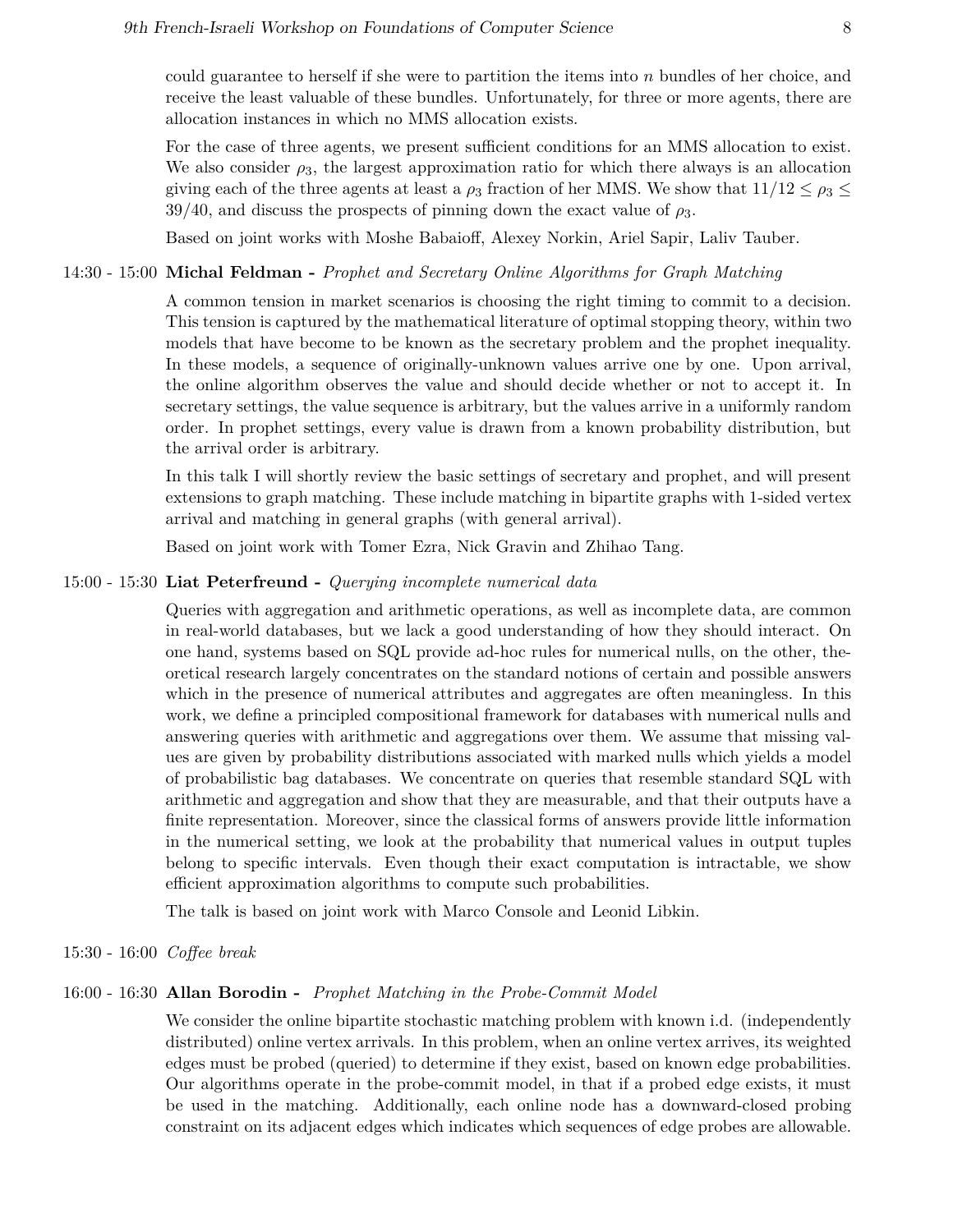Our setting generalizes the commonly studied patience (or time-out) constraint which limits the number of probes that can be made to an online node's adjacent edges. Most notably, this includes non-uniform edge probing costs and a knapsack/budget constraint. We extend a recently introduced configuration LP to the known i.d. setting, and also provide the first proof that it is a relaxation of an optimal offline probing algorithm (the offline adaptive benchmark). Using this LP, we establish the following competitive ratio results against the offline adaptive benchmark:

- 1. A tight  $\frac{1}{2}$  ratio when the arrival ordering  $\pi$  is chosen adversarially.
- 2. A  $1 1/e$  ratio when the arrival ordering  $\pi$  is chosen u.a.r. (uniformly at random).

If  $\pi$  is generated adversarially, we generalize the prophet inequality matching problem. If  $\pi$  is u.a.r., we generalize the prophet secretary matching problem. Both results improve upon the previous best competitive ratio of 0*.*46 in the more restricted known i.i.d. (independent and identically distributed) arrival model against the standard offline adaptive benchmark due to Brubach et al. We are the first to study the prophet secretary matching problem in the context of probing, and our 1−1*/e* ratio matches the best known result without probing due to Ehsani et al. This result also applies to the unconstrained bipartite matching probe-commit problem, where we match the best known result due to Gamlath et al.

# 16:30 - 17:00 **David Naori -** *Online Weighted Matching with a Sample*

We study the greedy-based online algorithm for edge-weighted matching with (one-sided) vertex arrivals in bipartite graphs, and edge arrivals in general graphs. This algorithm was first studied more than a decade ago by Korula and Pál for the bipartite case in the random-order model. While the weighted bipartite matching problem is solved in the random-order model, this is not the case in recent and exciting online models in which the online player is provided with a sample, and the arrival order is adversarial. The greedy-based algorithm is arguably the most natural and practical algorithm to be applied in these models. Despite its simplicity and appeal, and despite being studied in multiple works, the greedy-based algorithm was not fully understood in any of the studied online models, and its actual performance remained an open question for more than a decade.

We provide a thorough analysis of the greedy-based algorithm in several online models. For vertex arrivals in bipartite graphs, we characterize the exact competitive-ratio of this algorithm in the random-order model, for any arrival order of the vertices subsequent to the sampling phase (adversarial and random orders in particular). We use it to derive tight analysis in the recent adversarial-order model with a sample (AOS model) for any sample size, providing the first result in this model beyond the simple secretary problem. Then, we generalize and strengthen the black box method of converting results in the random-order model to single-sample prophet inequalities, and use it to derive the state-of-the-art singlesample prophet inequality for the problem. Finally, we use our new techniques to analyze the greedy-based algorithm for edge arrivals in general graphs and derive results in all the mentioned online models. In this case as well, we improve upon the state-of-the-art single-sample prophet inequality.

### 17:00 - 17:30 **Yossi Azar -** *Flow Time Scheduling with Uncertain Processing Time*

We consider the problem of online scheduling on a single machine to minimize unweighted and weighted flow time. The existing algorithms for these problems require exact knowledge of the processing time of each job. This assumption is crucial, as even a slight perturbation of the processing time would lead to polynomial competitive ratio. However, this assumption very rarely holds in real-life scenarios. We present a competitive algorithm (the competitive ratio is a function of the distortion) for unweighted flow time that do not require knowledge